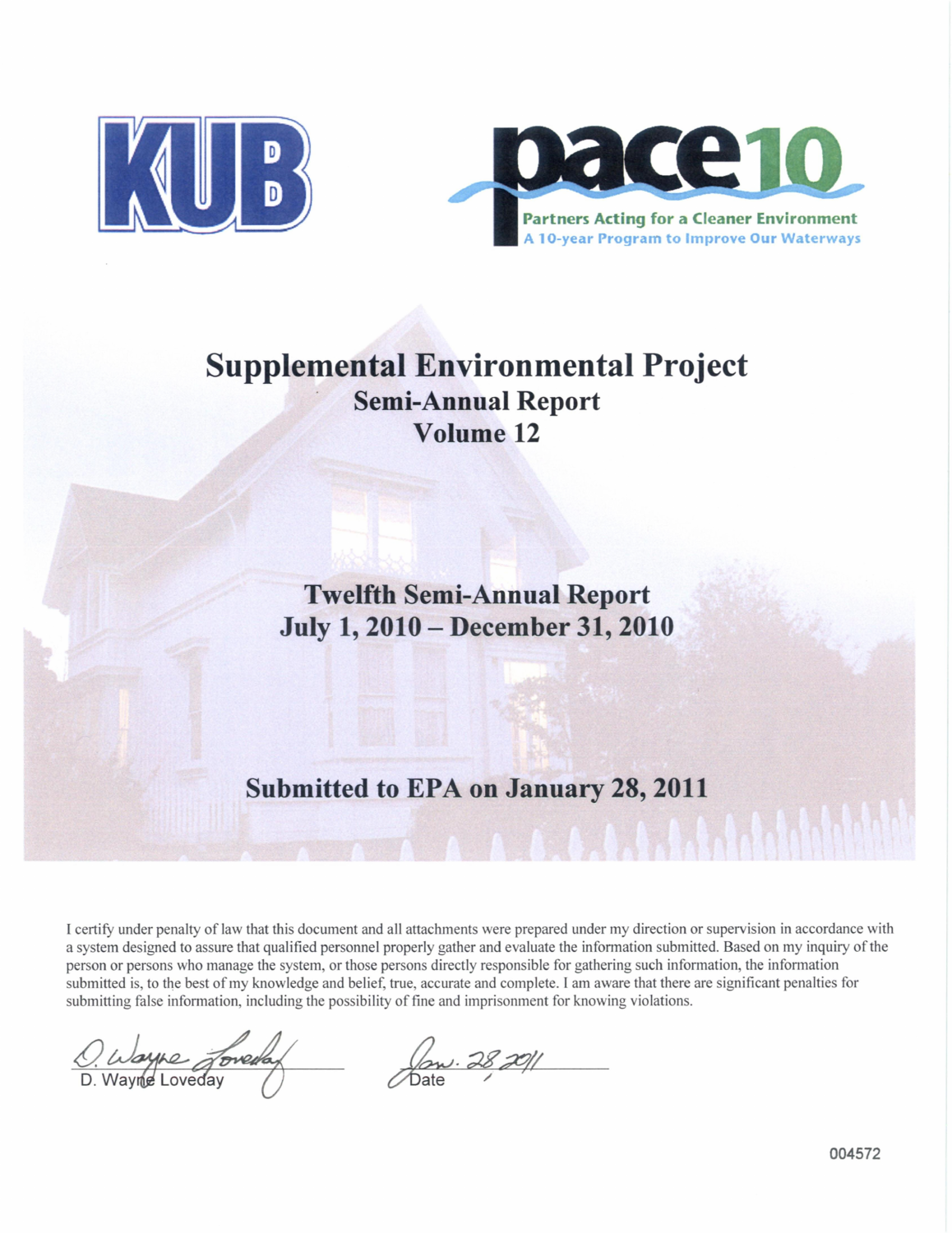# **Table of Contents**

- **1. Introduction**
- **2. Deposit of Funds to the SEP Escrow by KUB**
- **3. Disbursement of Funds from the SEP Escrow by Escrow Agent to the Third Party Administrator to Pay Plumbers for Services Completed**
- **4. Balance of Funds in the SEP Escrow**
- **5. Payment of Funds by Third Party Administrator to Plumbers**
- **6. Location of Private Residential Properties Where Services Have Been Performed Under the SEP Program**
- **7. SEP Implementation and Ongoing Tasks**
- **8. Tasks Scheduled for the Next Six Months**

### **Appendix A**

 **Grant and Loan Program Income Guidelines**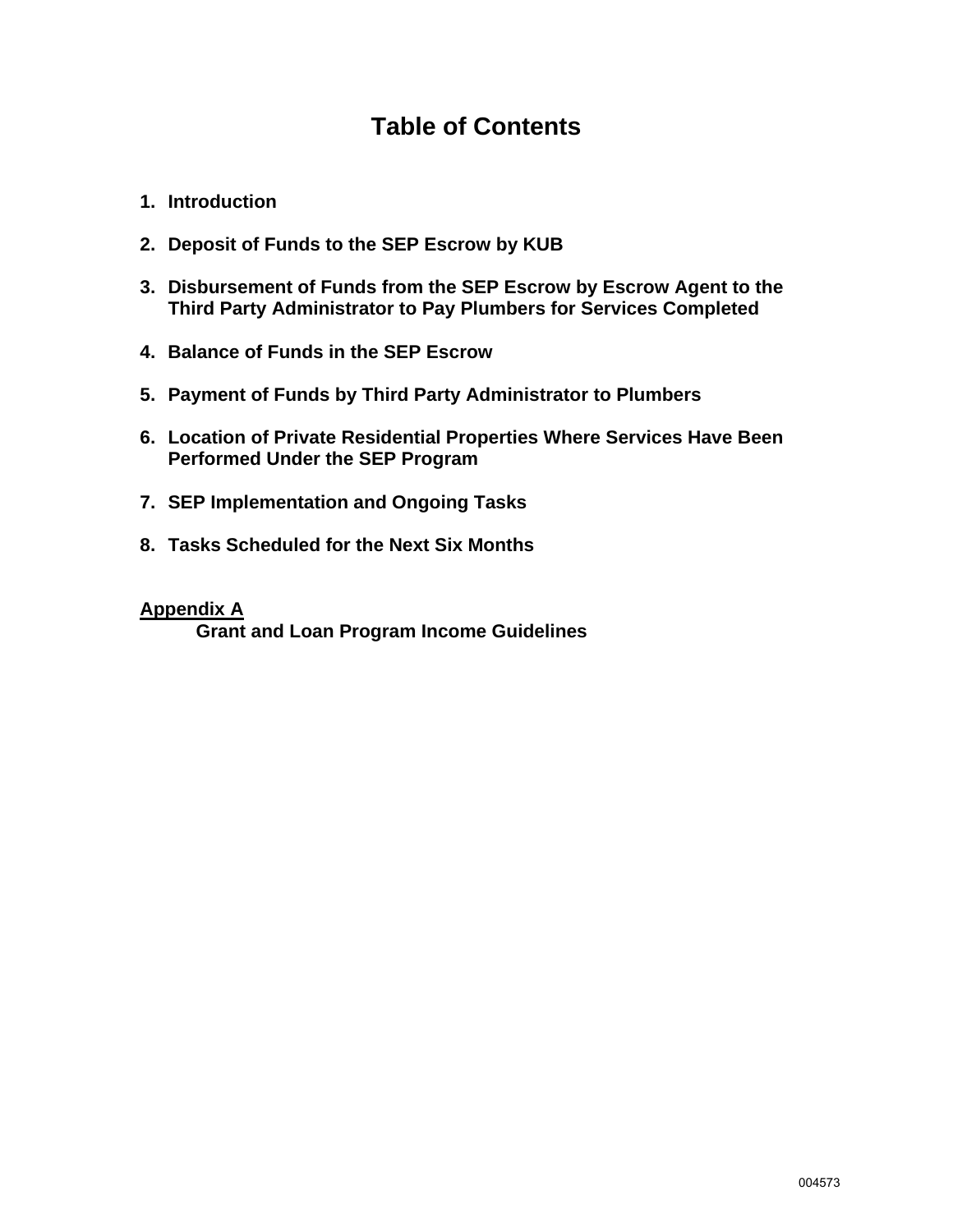# **Supplemental Environmental Project Twelfth Semi-Annual Report July 1, 2010, through December 31, 2010**

### **1. Introduction**

KUB is required to perform and complete a Supplemental Environmental Project (SEP) as set forth in Section VIII. Supplemental Environmental Project and Appendix B Supplemental Environmental Project of the Consent Decree (CD). *This project was undertaken in connection with the settlement of a civil enforcement action taken by the United States for violations of the Clean Water Act.* This Semi-Annual Report covers events from July 1, 2010, through December 31, 2010.

In addition to the required SEP funding, KUB has also voluntarily established a lowincome, no-interest loan program. This program serves customers earning a predetermined percentage of median income that is above the level that would qualify for SEP funding. The cost of the lateral repair or replacement is added to the customers' KUB bill over a period of 48 months. One customer was approved for the no-interest loan during this reporting period and no disbursements were made.

## **2. Deposit of Funds to the SEP Escrow by KUB**

No deposits to the SEP Escrow Account were scheduled during the reporting period. The next deposit to the Escrow Account is scheduled for February 11, 2011.

### **3. Disbursement of Funds From the SEP Escrow by Escrow Agent to the Third Party Administrator to Pay Plumbers for Services Completed**

A total of \$185,635.77 was disbursed from the SEP Escrow Account to the Third Party Administrator during this reporting period. The disbursements are shown in the table below.

| Date of Invoice | <b>Amount Invoiced</b> | <b>Number of Laterals</b><br><b>Repaired/Replaced</b> | <b>Amount Disbursed</b> |
|-----------------|------------------------|-------------------------------------------------------|-------------------------|
| 7/6/2010        | \$29,019.00            | 16                                                    | \$29,019.00             |
| 8/3/2010        | \$19,529.23            | 8                                                     | \$19,529.23             |
| 9/7/2010        | \$27,280.00            | 13                                                    | \$27,280.00             |
| 10/21/2010      | \$52,343.66            | 22                                                    | \$52,343.66             |
| 11/1/2010       | \$32,985.88            | 14                                                    | \$32,985.88             |
| 12/2/2010       | \$24,478.00            | 10                                                    | \$24,478.00             |
| <b>Totals</b>   | \$185,635.77           | 83                                                    | \$185,635.77            |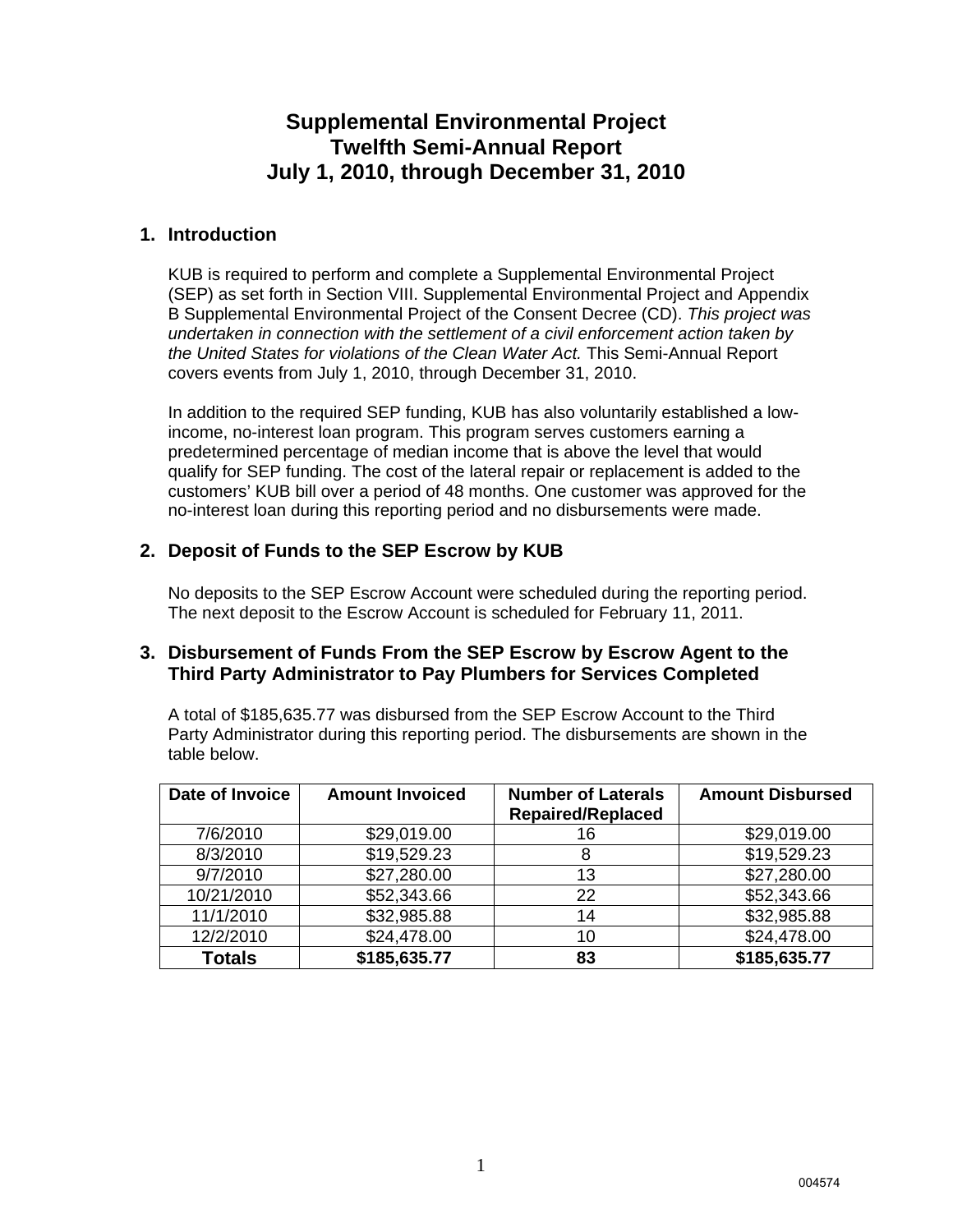## **4. Balance of Funds in the SEP Escrow**

The balance in the SEP Escrow Account, as of December 31, 2010, is \$472,023.68. The disbursements from the escrow account and the accrued interest for this reporting period are shown in the table below.

| <b>Date</b> | <b>Deposit</b> | <b>Disbursement</b> | <b>Accrued Interest</b> | <b>Balance</b> |
|-------------|----------------|---------------------|-------------------------|----------------|
| 7/1/2010    |                | \$29,019.00         | \$18.98                 | \$628,554.83   |
| 8/1/2010    |                | \$19,529.23         | \$21.77                 | \$609,047.37   |
| 9/1/2010    |                | \$27,280.00         | \$20.90                 | \$581,788.27   |
| 10/1/2010   |                | \$52,343.66         | \$15.78                 | \$529,460.39   |
| 11/1/2010   |                | \$32,985.88         | \$14.52                 | \$496,489.03   |
| 12/1/2010   |                | \$24,478.00         | \$12.65                 | \$472,023.68   |

### **5. Payment of Funds by Third Party Administrator to Plumbers**

In this reporting period, the Third Party Administrator made the following payments to plumbers for services completed at the properties listed below.

| <b>Property Address</b> | <b>Plumber</b>        | <b>Amount</b> |
|-------------------------|-----------------------|---------------|
|                         | <b>East TN Rooter</b> | \$3,224.00    |
|                         | <b>East TN Rooter</b> | \$1,444.00    |
|                         | Lyon Plumbing         | \$3,260.00    |
|                         | Lyon Plumbing         | \$1,410.00    |
|                         | <b>Hayes Plumbing</b> | \$5,380.60    |
|                         | <b>FM Plumbing</b>    | \$1,322.00    |
|                         | <b>East TN Rooter</b> | \$1,860.63    |
|                         | Lyon Plumbing         | \$1,628.00    |
|                         | Lyon Plumbing         | \$2,970.00    |
|                         | <b>FM Plumbing</b>    | \$1,948.00    |
|                         | Lyon Plumbing         | \$2,915.00    |
|                         | <b>FM Plumbing</b>    | \$1,442.00    |
|                         | <b>East TN Rooter</b> | \$3,159.00    |
|                         | <b>East TN Rooter</b> | \$1,312.00    |
|                         | Lyon Plumbing         | \$2,085.00    |
|                         | Lyon Plumbing         | \$1,420.00    |
|                         | Lyon Plumbing         | \$2,155.00    |
|                         | Lyon Plumbing         | \$2,601.00    |
|                         | <b>FM Plumbing</b>    | \$2,755.00    |
|                         | <b>FM Plumbing</b>    | \$1,608.00    |
|                         | <b>FM Plumbing</b>    | \$2,020.00    |
|                         | <b>FM Plumbing</b>    | \$1,491.00    |
|                         | Lyon Plumbing         | \$1,315.00    |
|                         | Lyon Plumbing         | \$2,110.00    |
|                         | Lyon Plumbing         | \$1,851.00    |
|                         | Lyon Plumbing         | \$2,650.00    |
|                         | Lyon Plumbing         | \$2,130.00    |
|                         | <b>FM Plumbing</b>    | \$2,308.00    |
|                         | <b>FM Plumbing</b>    | \$916.00      |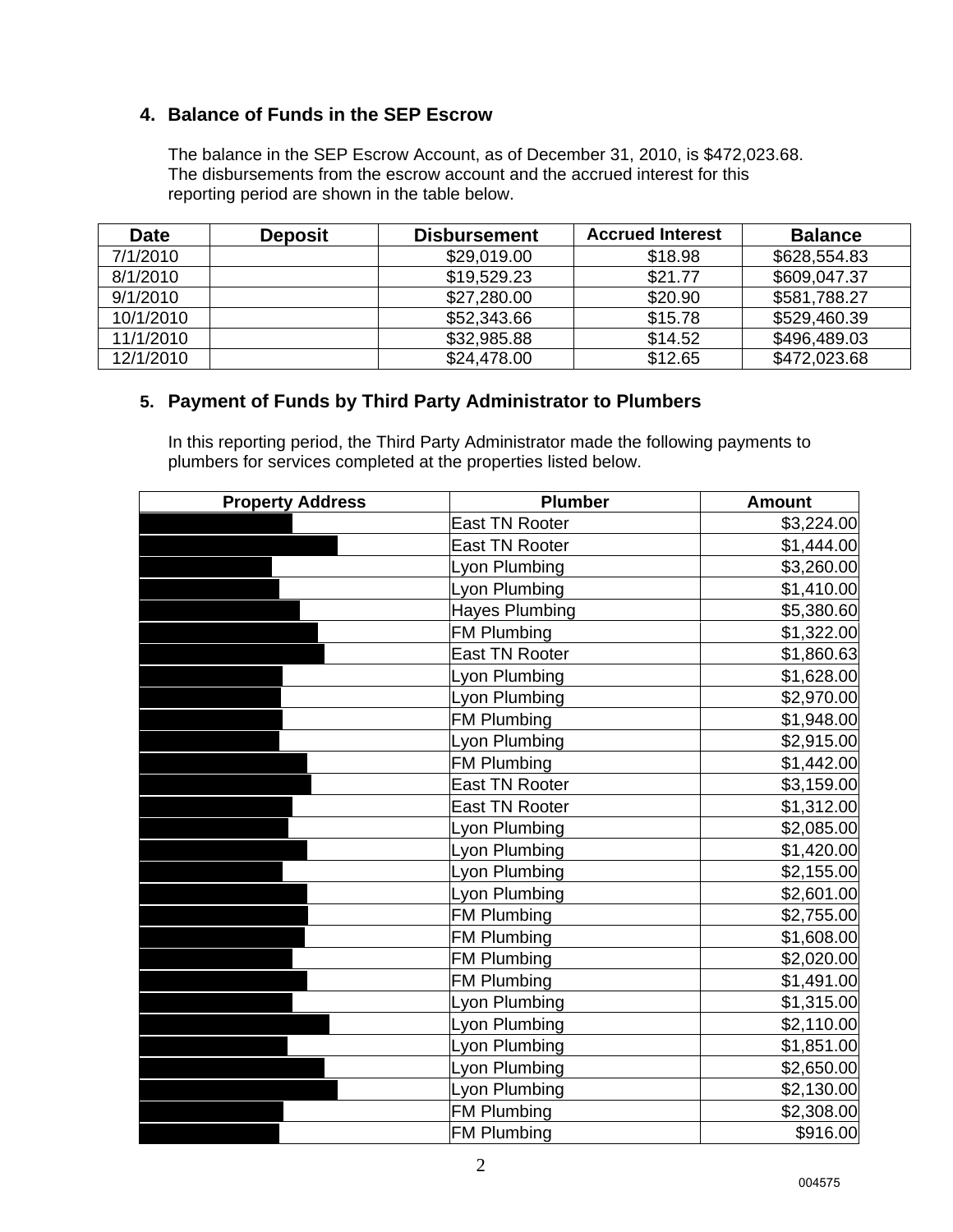| <b>FM Plumbing</b>         | \$2,250.00 |
|----------------------------|------------|
| Lyon Plumbing              | \$3,400.00 |
| Lyon Plumbing              | \$3,825.00 |
| <b>Paul Hayes Plumbing</b> | \$1,740.00 |
| <b>FM Plumbing</b>         | \$4,100.00 |
| <b>FM Plumbing</b>         | \$2,294.00 |
| Paul Hayes Plumbing        | \$1,360.00 |
| Lyon Plumbing              | \$1,525.00 |
| Lyon Plumbing              | \$1,845.00 |
| <b>East TN Rooter</b>      | \$1,571.00 |
| <b>East TN Rooter</b>      | \$1,387.00 |
| <b>East TN Rooter</b>      | \$6,863.52 |
| Lyon Plumbing              | \$2,506.88 |
| Lyon Plumbing              | \$2,610.50 |
| Lyon Plumbing              | \$2,145.00 |
| Paul Hayes Plumbing        | \$2,446.00 |
| Paul Hayes Plumbing        | \$2,084.00 |
| Paul Hayes Plumbing        | \$1,443.00 |
| <b>FM Plumbing</b>         | \$1,720.00 |
| <b>FM Plumbing</b>         | \$2,350.00 |
| <b>FM Plumbing</b>         | \$2,135.00 |
| <b>FM Plumbing</b>         | \$5,120.00 |
| <b>FM Plumbing</b>         | \$1,985.00 |
| Paul Hayes Plumbing        | \$2,730.00 |
| Paul Hayes Plumbing        | \$1,718.00 |
| <b>FM Plumbing</b>         | \$2,706.88 |
| <b>East TN Rooter</b>      | \$1,717.00 |
| <b>East TN Rooter</b>      | \$2,686.00 |
| <b>FM Plumbing</b>         | \$5,963.00 |
| Lyon Plumbing              | \$2,020.00 |
| Lyon Plumbing              | \$1,851.00 |
| Lyon Plumbing              | \$1,380.00 |
| Lyon Plumbing              | \$1,738.00 |
| <b>FM Plumbing</b>         | \$2,345.00 |
| Paul Hayes Plumbing        | \$1,940.00 |
| <b>East TN Rooter</b>      | \$2,785.00 |
| <b>FM Plumbing</b>         | \$2,238.00 |
| <b>FM Plumbing</b>         | \$2,218.00 |
| Paul Hayes Plumbing        | \$1,415    |
| <b>Paul Hayes Plumbing</b> | \$1,640    |
| Paul Hayes Plumbing        | \$1,708    |
| Paul Hayes Plumbing        | \$904      |
| Paul Hayes Plumbing        | \$1,710    |
| Paul Hayes Plumbing        | \$2,323    |
| <b>RD Plumbing</b>         | \$3,000    |
| <b>RD Plumbing</b>         | \$3,148.76 |
| Paul Hayes Plumbing        | \$2,205    |
| <b>East TN Rooter</b>      | \$2,308    |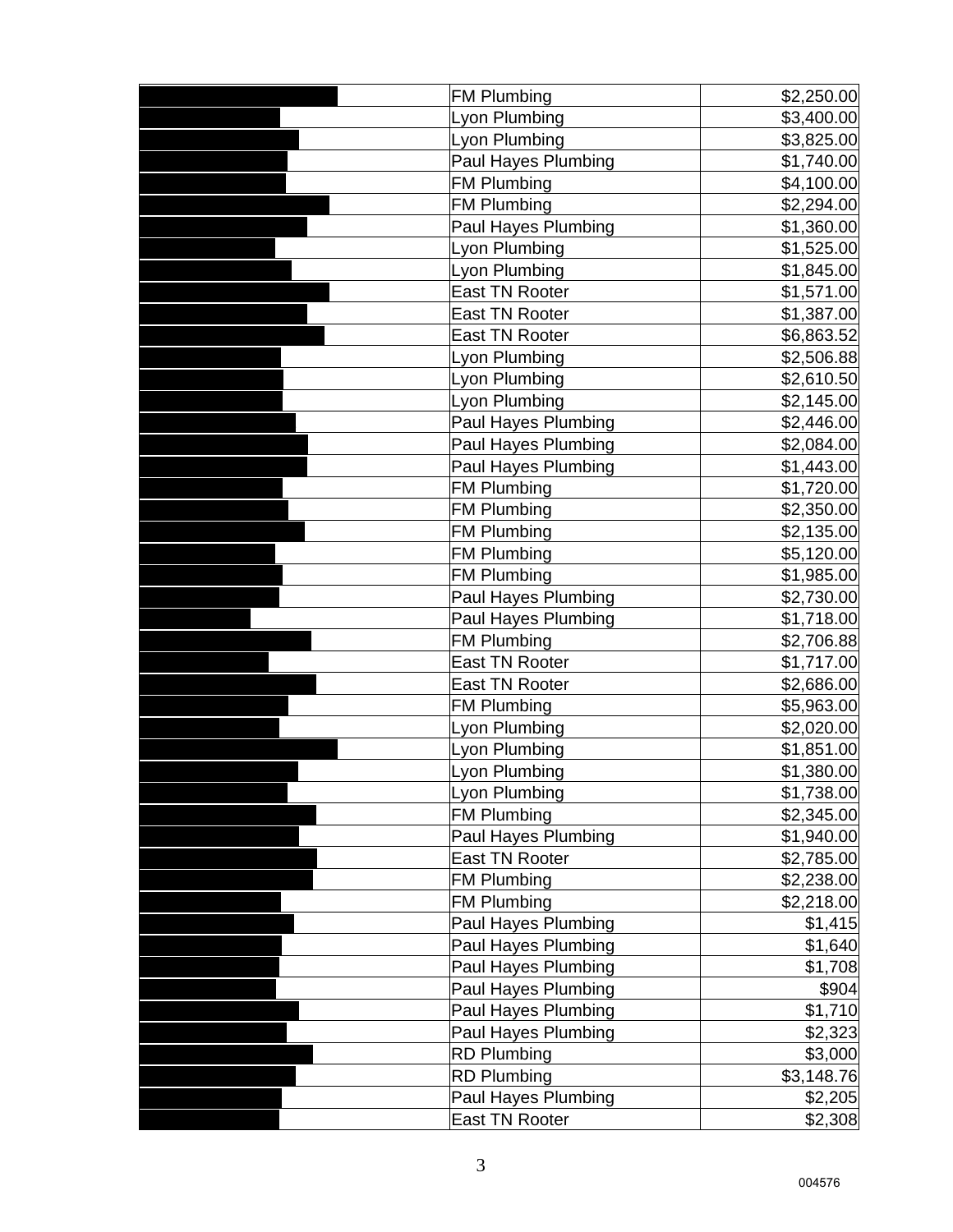| <b>FM Plumbing</b>    | \$3,215.00 |
|-----------------------|------------|
| <b>FM Plumbing</b>    | \$3,211.00 |
| <b>FM Plumbing</b>    | \$2,844.00 |
| Lyon Plumbing         | \$3,647.00 |
| Lyon Plumbing         | \$1,750.00 |
| Lyon Plumbing         | \$1,970.00 |
| Lyon Plumbing         | \$2,421.25 |
| Lyon Plumbing         | \$1,445.00 |
| Lyon Plumbing         | \$1,446.00 |
| Lyon Plumbing         | \$1,577.00 |
| <b>East TN Rooter</b> | \$2,288.00 |
| Paul Hayes Plumbing   | \$2,080.00 |
| Lyon Plumbing         | \$2,500.00 |
| Lyon Plumbing         | \$2,502.00 |
| <b>East TN Rooter</b> | \$1,957.60 |
| <b>East TN Rooter</b> | \$2,241.00 |
| Lyon Plumbing         | \$2,240.00 |
| Paul Hayes Plumbing   | \$1,855.00 |
| Paul Hayes Plumbing   | \$2,240.00 |
| Paul Hayes Plumbing   | \$2,615.00 |

## **6. Location of Private Residential Properties Where Services Have Been Performed Under the SEP Program**

**Owner Communist Property Address Work Complete Date**  John R. or Mary Jane Allen 1211  $\sim$  7/1/2010 Jamesena Saffell 1609 Hazen Street 7/2/2010  $\,$ Terry B. or  $\sim$   $\sim$   $\sim$  7/7/2010  $\overline{7/7/2010}$ Wendee D. Jones 1128  $\sim$  7/8/2010  $\begin{array}{|c|c|c|c|c|}\hline \text{12/2010} \end{array}$ Russell T. or Minnie A. Jones 1806 Hazen Street 7/12/2010  $\begin{array}{|c|c|c|c|c|}\hline \text{1.5}\qquad & \text{2.7}\qquad\text{2.7}\qquad\text{2.7}\qquad\text{2.7}\qquad\text{2.7}\qquad\text{2.7}\qquad\text{2.7}\qquad\text{2.7}\qquad\text{2.7}\qquad\text{2.7}\qquad\text{2.7}\qquad\text{2.7}\qquad\text{2.7}\qquad\text{2.7}\qquad\text{2.7}\qquad\text{2.7}\qquad\text{2.7}\qquad\text{2.7}\qquad\text{2.7}\qquad\text{2.7}\qquad\text{2.7}\qquad\text$ Mary N. Lee 1659 Laurans Avenue 1 $\sim$  7/14/2010 Ruby J. Woods 1646 Laurans Avenue 7/14/2010 Kathleen Gaiter Lowery 121 Morningside Drive 7/15/2010 Material Letters and the contract  $\sim$  1235 Minnesota Avenue 7/16/2010 Joshua B. or Brook A. Wicks 4805 Holston Drive  $\sim$   $7/16/2010$ 7/22/2010 Janice M. Tarwater 4403  $\sim$  7/22/2010 Edith P. Love 1903 Laurans Avenue 7/28/2010  $\begin{array}{|c|c|c|c|c|}\hline \text{D} & \text{D} & \text{D} & \text{D} & \text{D} & \text{D} & \text{D} & \text{D} & \text{D} & \text{D} & \text{D} & \text{D} & \text{D} & \text{D} & \text{D} & \text{D} & \text{D} & \text{D} & \text{D} & \text{D} & \text{D} & \text{D} & \text{D} & \text{D} & \text{D} & \text{D} & \text{D} & \text{D} & \text{D} & \text{D} & \text{D} & \text{D} & \text{D} & \text{$ Bonnie Martin or Martin or Martin or Martin or Mar $7/29/2010$ Sarah Lee Mills Lawrence 1230  $\sim$  8/3/2010 L. E. or Lillie H. Sharp 5409 Shannondale Road  $\sim$  8/4/2010

Private service laterals have been repaired or replaced under the SEP program at the following locations during this reporting period.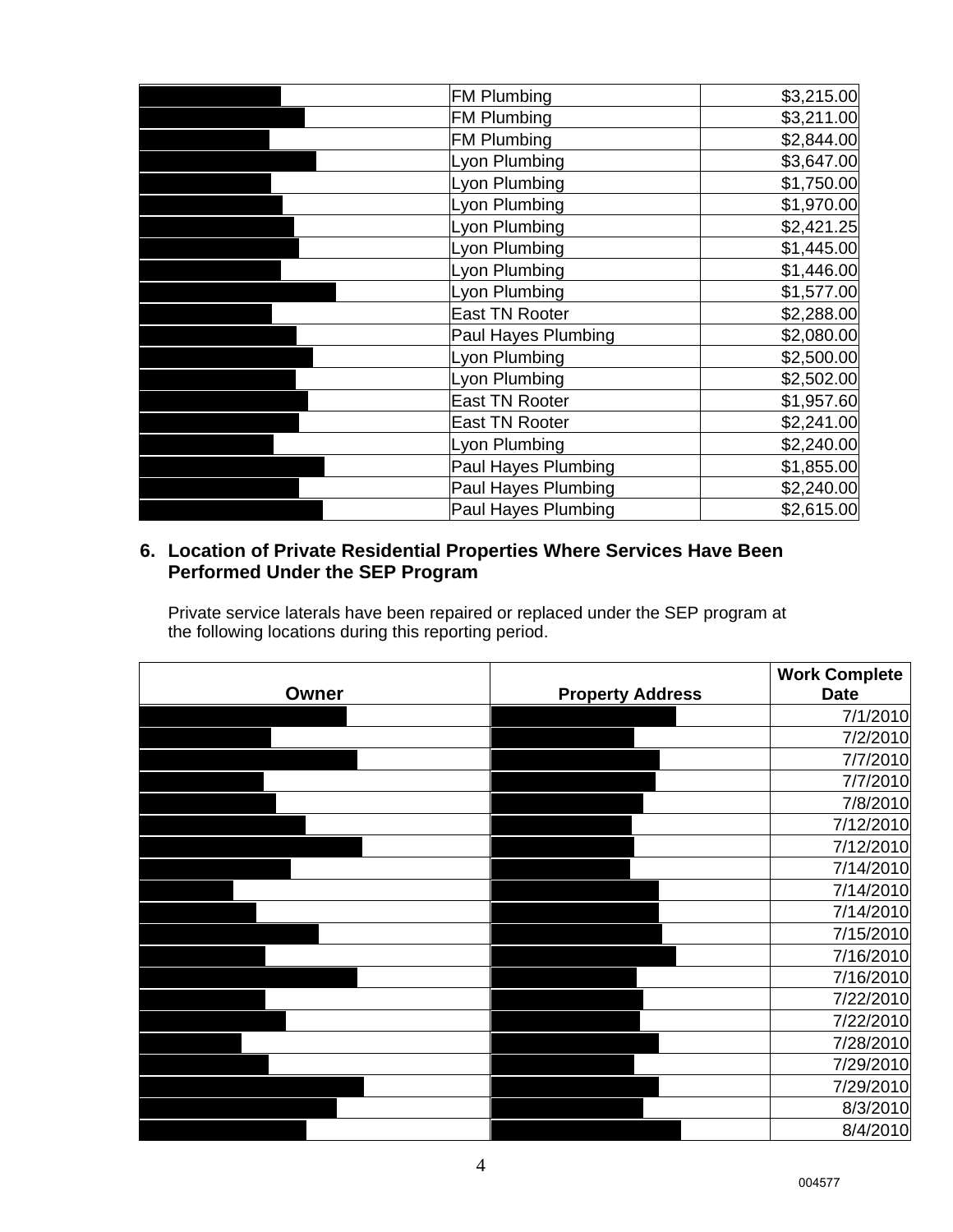| 8/4/2010   |
|------------|
| 8/4/2010   |
| 8/6/2010   |
| 8/9/2010   |
| 8/10/2010  |
| 8/16/2010  |
| 8/19/2010  |
| 8/23/2010  |
| 8/24/2010  |
| 8/26/2010  |
| 8/26/2010  |
| 8/31/2010  |
| 9/1/2010   |
| 9/2/2010   |
| 9/3/2010   |
| 9/3/2010   |
| 9/9/2010   |
|            |
| 9/10/2010  |
| 9/10/2010  |
| 9/10/2010  |
| 9/10/2010  |
| 9/13/2010  |
| 9/13/2010  |
| 9/13/2010  |
| 9/14/2010  |
| 9/15/2010  |
| 9/16/2010  |
| 9/20/2010  |
| 9/21/2010  |
| 9/22/2010  |
| 9/24/2010  |
| 9/24/2010  |
| 10/7/2010  |
| 10/12/2010 |
| 10/14/2010 |
| 10/15/2010 |
| 10/19/2010 |
| 10/20/2010 |
| 10/21/2010 |
| 10/22/2010 |
| 10/22/2010 |
| 10/29/2010 |
| 10/29/2010 |
| 10/29/2010 |
| 11/1/2010  |
|            |
| 11/1/2010  |
| 11/3/2010  |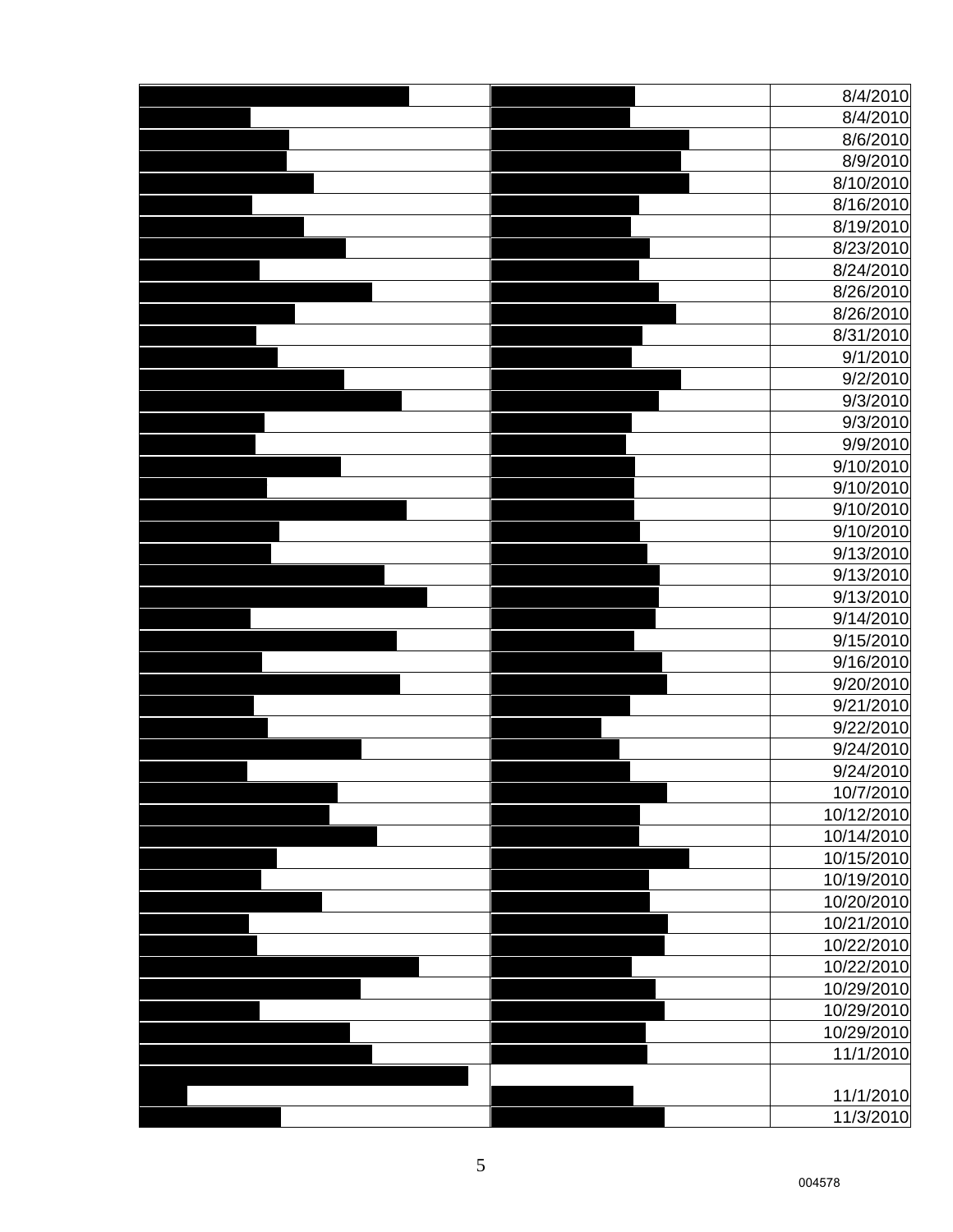|  | 11/3/2010  |
|--|------------|
|  | 11/4/2010  |
|  | 11/8/2010  |
|  | 11/8/2010  |
|  | 11/9/2010  |
|  | 11/10/2010 |
|  | 11/10/2010 |
|  | 11/10/2010 |
|  | 11/11/2010 |
|  | 11/11/2010 |
|  | 11/12/2010 |
|  | 11/12/2010 |
|  | 11/12/2010 |
|  | 11/15/2010 |
|  | 11/22/2010 |
|  | 11/22/2010 |
|  | 11/23/2010 |
|  | 11/23/2010 |
|  | 11/29/2010 |
|  | 12/2/2010  |
|  | 12/2/2010  |
|  | 12/3/2010  |
|  | 12/3/2010  |
|  | 12/3/2010  |
|  | 12/6/2010  |
|  | 12/6/2010  |
|  | 12/7/2010  |
|  | 12/7/2010  |
|  | 12/7/2010  |
|  | 12/7/2010  |
|  | 12/8/2010  |
|  | 12/8/2010  |
|  | 12/9/2010  |
|  | 12/10/2010 |
|  | 12/10/2010 |
|  | 12/15/2010 |
|  | 12/27/2010 |
|  | 12/27/2010 |
|  | 12/27/2010 |
|  | 12/28/2010 |
|  | 12/28/2010 |
|  | 12/29/2010 |
|  | 12/29/2010 |
|  | 12/29/2010 |
|  | 12/29/2010 |
|  | 12/31/2010 |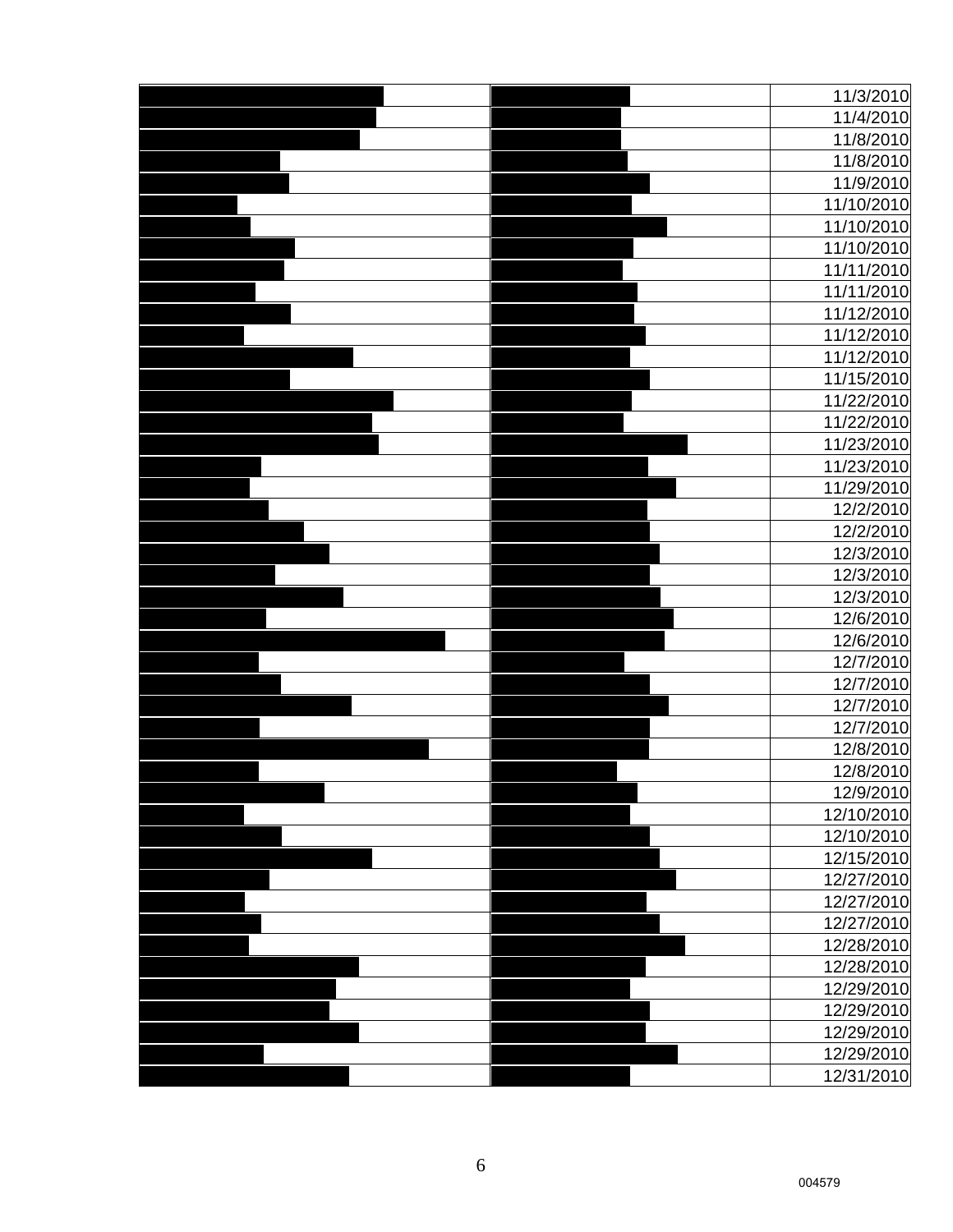# **7. SEP Implementation and Ongoing Tasks**

KUB implemented the Private Lateral Program (PLP) in 2005 to address defective laterals and improper connections within its collection system. Prior to program implementation, KUB performed an initial analysis to determine the approximate number of defective laterals in KUB's wastewater system and smoke testing was chosen as the primary tool for determining defects and prohibited connections requiring enforcement action. Also, during the development of this program, homeowner income information from all areas of the KUB wastewater service area was obtained to establish hardship eligibility guidelines for funding assistance provided under the SEP for private lateral rehabilitation. KUB conducted a careful examination of expected lateral failure rates, and looked at 2000 Census homeowner income information to determine how to best establish income limits for financial assistance and extend this support to as many customers as possible. The income limits selected were those from the Housing and Urban Development (HUD) guidelines for very low income households, where very low income is defined as less than 50% of the median income based on family size. HUD guidelines are widely used in many homeowner assistance programs and include limits for homeowner incomes defined at very low, low, and moderate levels relative to median income for service area. In the first two years of the PLP, the very low Income limits updated annually for earning growth by HUD were used in determining a property owner's eligibility for funding under the SEP Grant<sup>(1)</sup> program.

During this time, KUB gained information about the number of defective laterals in its system, the best tools for evaluating the collection system problems, and the income qualification rate for financial assistance where defective laterals are identified. In addition to smoke testing, closed circuit camera televising (CCTV) was evaluated for use in determining defects in 2006. CCTV of private laterals after mainline rehabilitation quickly became the most preferred means of accurately determining defects to avoid unnecessary repairs, and it continues to be the primary tool for determining the need for lateral rehabilitation. All private laterals are subject to inspection as prescribed in the CSSAP, and this specific tool has been very effective in resolving any questions related to required corrective action and enforcement. In many cases CCTV has confirmed the need for only a point repair and as many as one third of all defective laterals have required only repairs rather than extensive replacement. Although the defective lateral rate varies with the specific area of the system, KUB has observed an average lateral failure rate of 35 percent.

In the first two years of the program implementation, KUB also determined from the PLP data that areas with the highest failure rate also had a large number of tenant occupants. By the end of 2007, the average tenant occupancy rate of properties requiring lateral repair was at least 40%. These situations greatly reduced the expected number of property owners eligible to apply for assistance.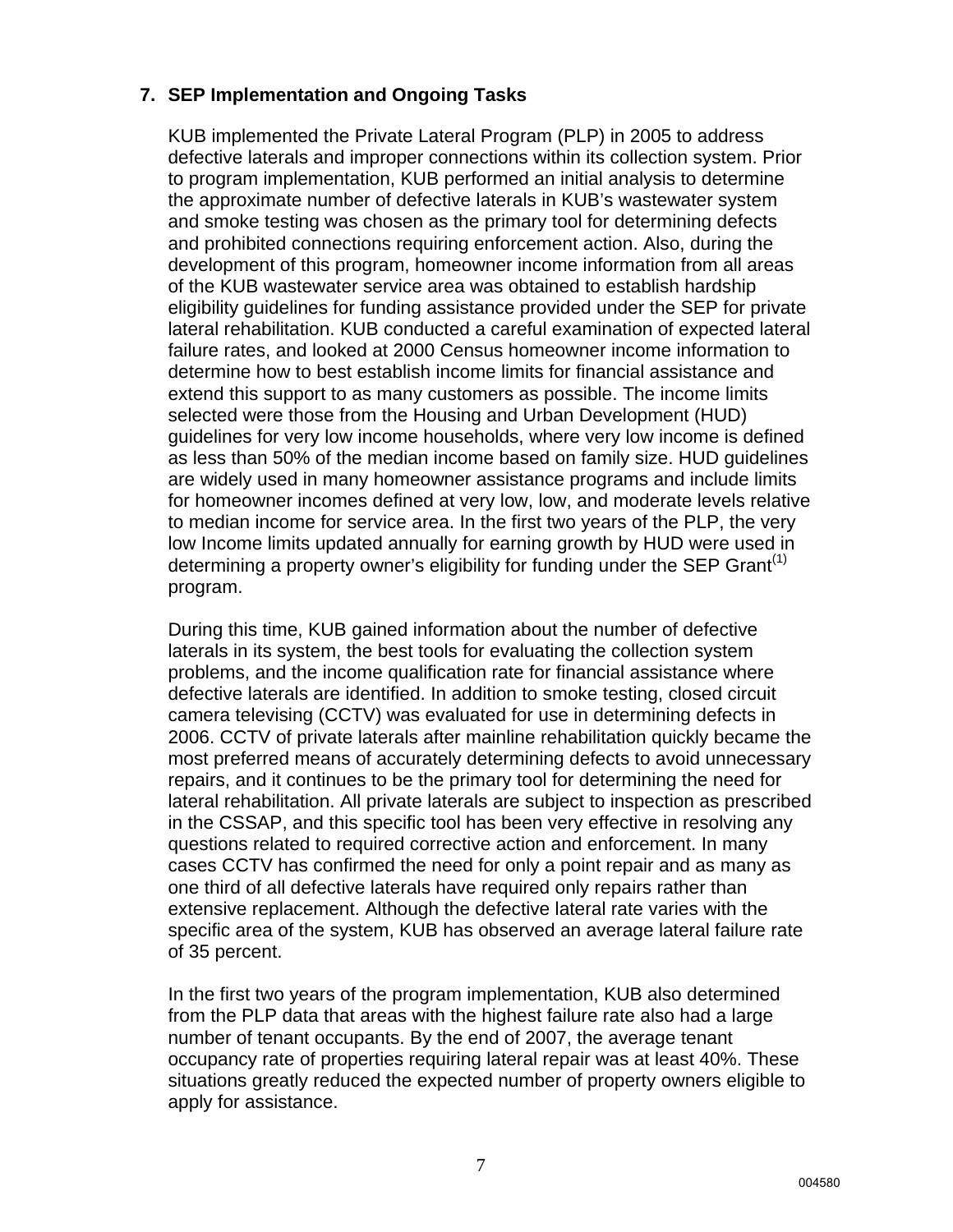An analysis of upcoming projects associated with the CAP/ER based on historical failure rates and Grant approvals indicated that 50% of the median income was too low for many homeowners to qualify. Thus, an adjustment was made to the income guideline limits for Grant qualification to permit more property owners to qualify for funding assistance over the remaining five years of the program. On January 1, 2008, KUB moved the income guidelines for Grant<sup>(1)</sup> program qualification from 50% of median income (very low income) to 80% of median income (low income). This adjustment was communicated in the Sixth SEP Semi-Annual Report.

The SEP states that very low, low and moderate income levels are eligible to receive funding assistance. Beginning January 1, 2010, KUB increased the income guidelines for Grant<sup> $(1)$ </sup> program qualification from 80% of median income (low income) to 95% of income (moderate income). The 95% level is defined as moderate income by the US Department of Housing and Urban Development (HUD). The increase follows research of homeowner incomes in the Knox County area based on 2000 Census data obtained from the Knoxville/Knox County Metropolitan Planning Commission. KUB continued to use these income qualifications throughout 2010 resulting in an increase in the number of approved applications. The expectation is that this trend will continue over the remaining three years of the program, ensuring support for customers who need assistance the most during the remainder of the SEP period. KUB will continue to analyze information related to defect rates and income qualification as necessary to satisfactorily complete the SEP in accordance with the Consent Decree.

#### **Effect of Previous Income Qualification Limits:**

During this reporting period, sixteen property owners qualified for Grants due to the increase in the income guidelines effective January 1, 2010.

#### **8. Tasks Scheduled for the Next Six Months**

The following tasks are scheduled for the next six months:

- Continue to identify properties with defective laterals or prohibited connections.
- Continue private lateral enforcement notifications.
- Make payments from the Escrow account for work completed under the SEP.
- Make ninth funding deposit to the Escrow account.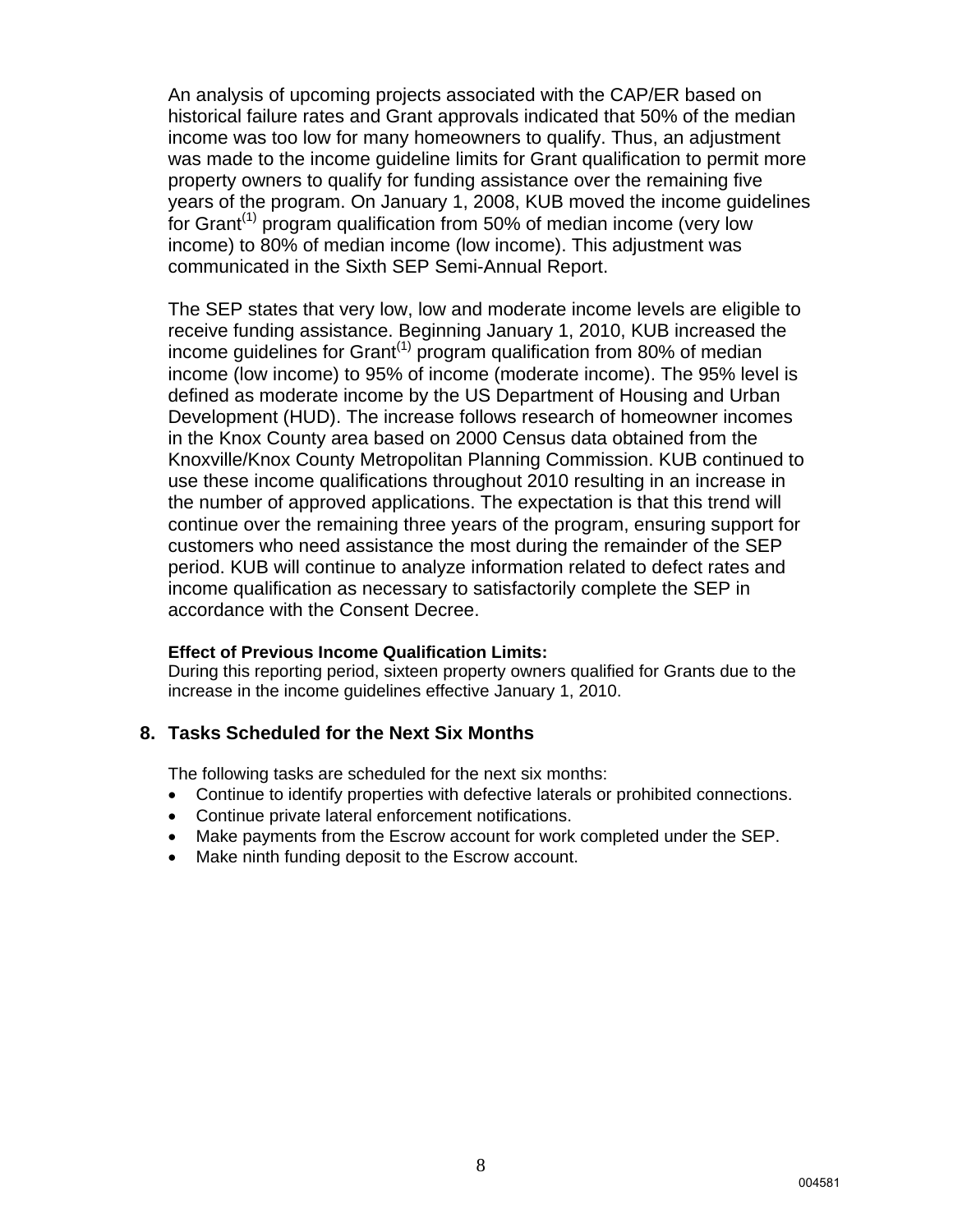# **Appendix A**  Grant and Loan Income Guidelines